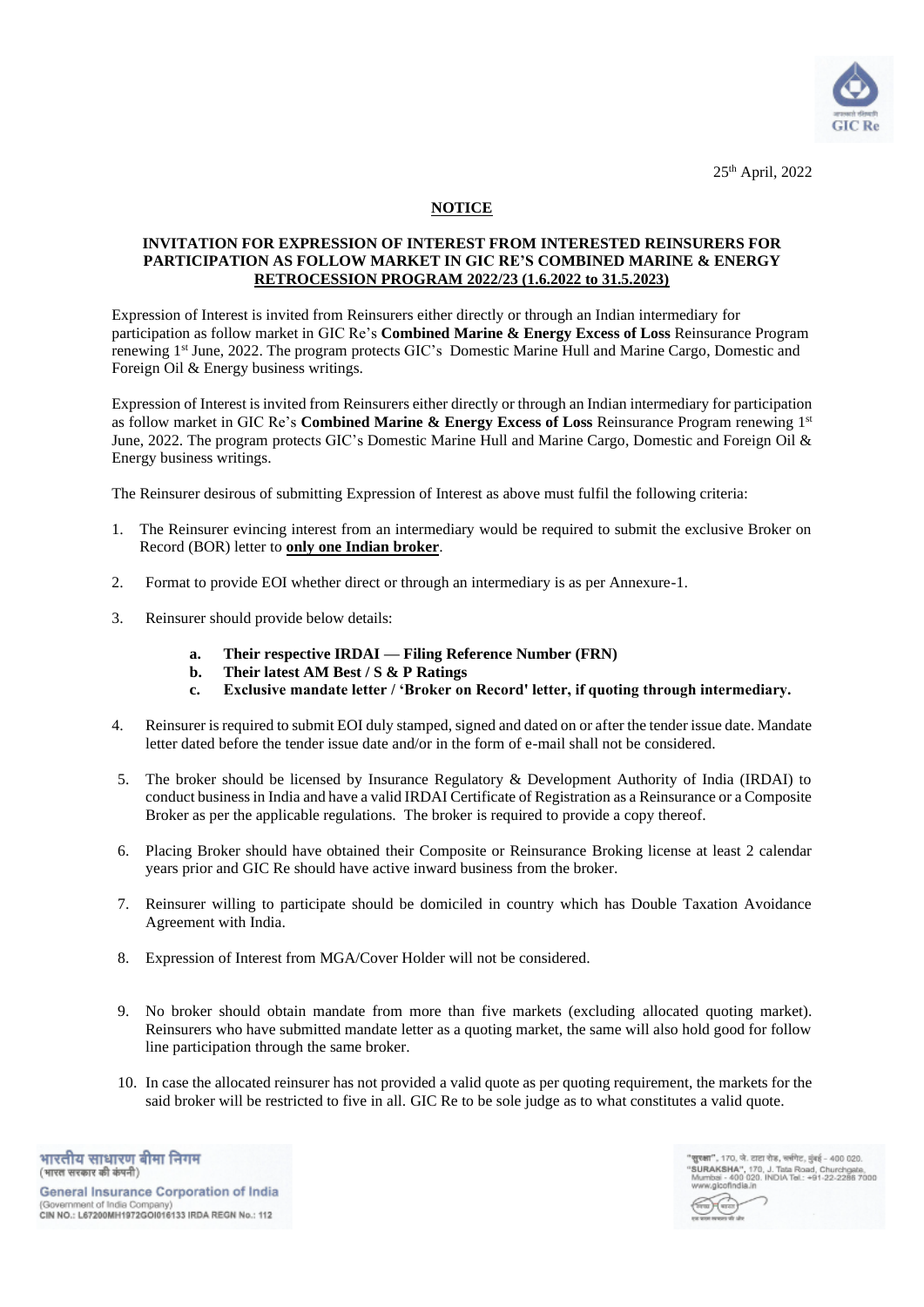

### **11. Reinsurer providing BOR to multiple brokers will be disqualified.**

- 12. Slip brokerage for each arrangement should not be more than 7.50%.
- 13. IRDAI (Insurance Regulatory and Development Authority of India) issued FRN (Filing Reference Number) is paramount to establish identity of the reinsurer. Reinsurer providing EOI should use the stamp of entity which has IRDAI issued FRN. Please note that subsidiary/sister company FRN shall not be considered.
- 14. The intended program structure for 2022-23 is as below. The final structure may be subject to change based on the quote terms received.:

#### **Capacity:**

| Sr.<br><b>Protection</b><br>No.<br><b>Program</b> |    |                                                     | <b>Class Of business</b><br><b>Protected</b>                                                             | U/W                                                                                                                                                                                                                     | <b>Treaty Limit/Deductible</b>                                                                                                                                                                                                                                                                         |
|---------------------------------------------------|----|-----------------------------------------------------|----------------------------------------------------------------------------------------------------------|-------------------------------------------------------------------------------------------------------------------------------------------------------------------------------------------------------------------------|--------------------------------------------------------------------------------------------------------------------------------------------------------------------------------------------------------------------------------------------------------------------------------------------------------|
|                                                   | 1. | Re<br>GIC.<br>Combined<br>Marine<br>&<br>Energy XOL | Domestic Marine<br>Hull,<br>Domestic Marine<br>Cargo, and<br>Domestic<br>&<br>Foreign Offshore<br>Energy | USD 100 Mln. for<br>Marine<br>Domestic<br>Hull, Marine Cargo<br>Energy.<br>and<br>However, USD 200<br>for domestic<br>Mln.<br>energy risk Reliance<br>and USD 225 Mln for<br>ONGC<br>USD 100 Mln for<br>Foreign Energy. | 1. USD 175 Mln XS USD 25<br>Mln (Layer-wise structure will<br>be conveyed as part of the data<br>pack)<br>2. Layer of USD 25 Mln XS<br>USD 200 Mln specifically for<br>ONGC will be offered for<br>participation toreinsurers on this<br>programme upon finalization of<br>terms on the direct policy. |

### **GIC Re may choose to modify the structure which will be communicated when advising the allocated markets/providing the Firm Order Terms**.

Response to this invitation either directly or through broker in the form of letter as per format Annexure-1, alongwith relevant documents to be submitted via e-mail to AGM (Marine & Energy Underwriting) at **[jethoj@gicofindia.com.](mailto:jethoj@gicofindia.com)**

The last date for submission of the Expression of Interest either directly or through the intermediary is **10th May, 2022 12.00 midnight (IST).** GIC Re will thereafter advise allocation of reinsurer/s on follow market basis together with data-pack and lead quotes/slips.

Expression of Interest for participating as follow market on GIC Re's Combined Marine & Energy Retrocession Program renewing on 1<sup>st</sup> June, 2022 should not be construed as a firm order to participate.

This communication is intended to invite Expression of Interest only, kindly note that the acceptance of the same would be at the sole discretion of GIC Re.



**Hitesh R. Joshi General Manager**

भारतीय साधारण बीमा निगम (भारत सरकार की कंपनी) General Insurance Corporation of India (Government of India Company)<br>CIN NO.: L67200MH1972GOI016133 IRDA REGN No.: 112

", 170, जे. टाटा रोड, चर्चगेट, मुंबई - 400 020. SURAKSHA", 170, J. Tata Road, Churchgate,<br>Mumbai - 400 020. INDIA Tel.: +91-22-2286 7000 ndia.in